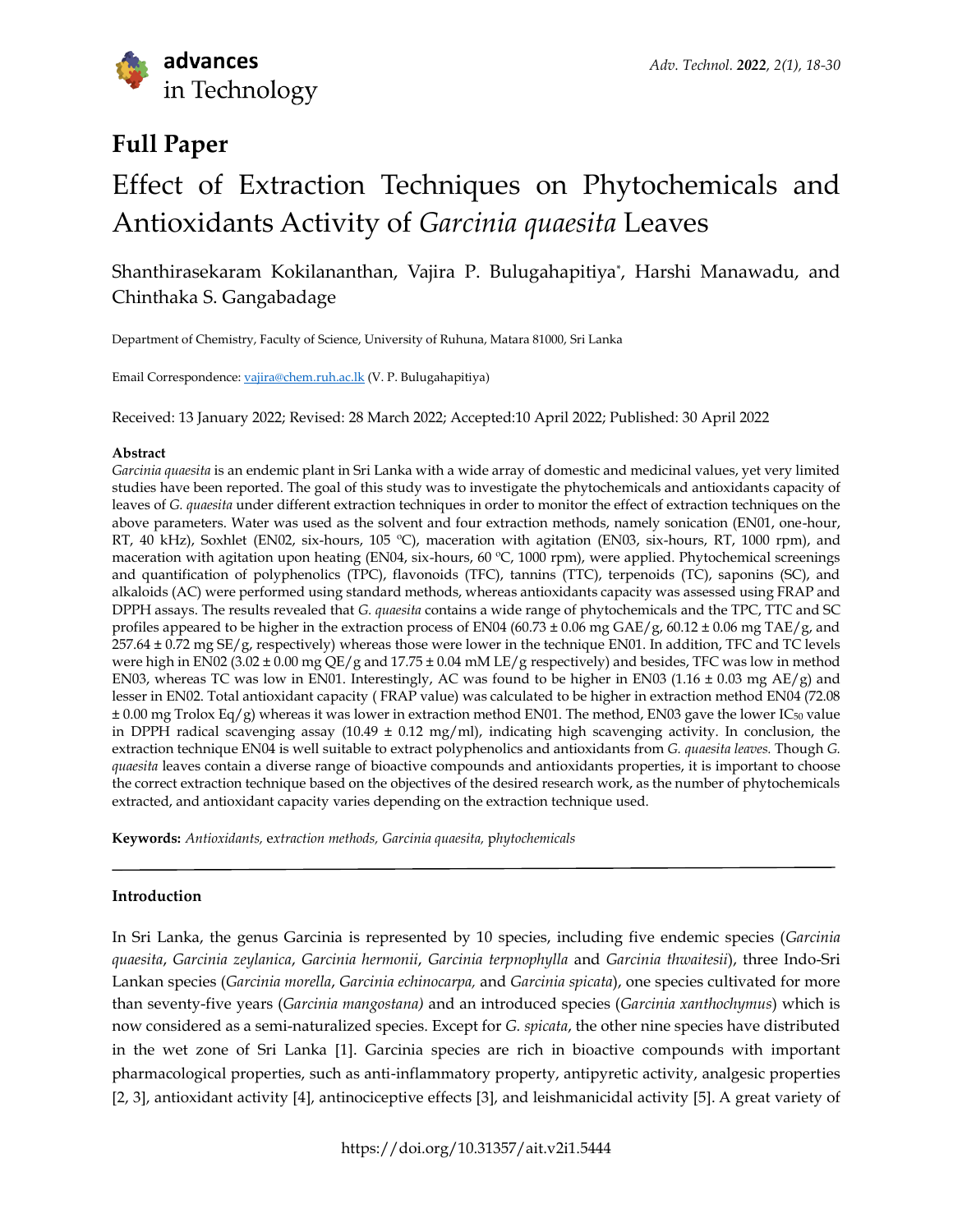compounds, mainly flavonoids, polyisoprenylated benzophenones, guttiferone A, guttiferone analogue, guttiferone G, and xanthones have been isolated from Garcinia (Clusiaceae) species [6-8]. It has been reported that Garcinia species contain prenylated and oxygenated xanthones [8] with biological activities in Human Immunodeficiency Virus (HIV)-inhibitory [6], antifungal [9], anti-inflammatory [10], antioxidant [11, 12] and neuroprotective activities [13].

*G. quaesita* is an endemic plant to Sri Lanka, where it is known as "Rath Goraka (Red-Goraka, Red fruited)" and is more commonly known as "Goraka" [1]. Garcinia is cultivated expressly for the purpose of harvesting its fruits, which are then utilized in cooking as a spice/condiment as well as in various ayurvedic/traditional medicine. The rind and extract are frequently used as components and condiments in Sri Lankan cuisine [14]. In addition, the fruits, seeds, bark, and leaves of *G. quaesita* have been used to cure a variety of ailments and disorders such as fevers, fractures, hyperlipidemia, wounds, hemorrhoids, and many more in Sri Lankan traditional medicine [15]. Aside from the fruits and seeds, the leaves are known to contain a variety of chemical compounds with substantial pharmacological activities [16]. Since fruits are seasonal and the leaves are available all over the year, it is most worthwhile to strengthen the scientific research on leaves for finding novel compounds and applications. Since the extraction techniques have a great impact on the selective separation of traces of important phytochemicals, this research was focused on qualitative and quantitative analysis of bioactive compounds present in the *G. quaesita* leaves along with their antioxidant capacity using four distinct extractions techniques.

# **Materials and Methods**

*Plant collection:* Fresh *G. quaesita* leaves (one kilogram) were harvested from a home garden in Matara, Sri Lanka (latitude 5.9478 ºN, longitude 80.5483 ºE). The plant has been authenticated in Peradeniya botanical garden, Sri Lanka. Healthy garcinia leaves were washed with tap water and distilled water several times after plant collection and air-dried for one day in order to remove the water drops on the surface of the washed leaves., Then the plant leaves were crushed using a grinder (Philips mixer grinder HL 7756 09) and the crushed leaves were employed in the extraction procedure.

*Extractions:* Four different extraction approaches (EN01-EN04) were employed to extract the bioactive components from *G. quaesita* leaves and air-dried crushed leaves (100.00 g) and distilled water (500 mL) was used for each extraction.

EN01: Sonication was done for one hour at room temperature with 40 kHz frequency in an ultrasonic cleaner (ROCKER Ultrasonic cleaner, Model: SONER 202H) [17].

EN02: Soxhlet apparatus (extraction) was used for six hours at 105 ºC.

EN03: The maceration was performed at 1000 rpm agitation at room temperature for 6 hours.

EN04: The maceration was performed at 1000 rpm agitation at 60 ºC temperature for 6 hours.

Extracts were concentrated using a freeze dryer (Model: FE-10-MR, S/No: FD 2020062222), and stored at - 30  $\degree$ C for further use [18]. All four extraction methods were triplicated in order to validate the results with statistical analysis.

*Phytochemical screening:* Phytochemical screening tests for alkaloid, flavonoid, terpenoid, saponin, polyphenol, tannin, glycoside, coumarin, anthocyanin, phytosterol, quinones, betacyanin, and chalcones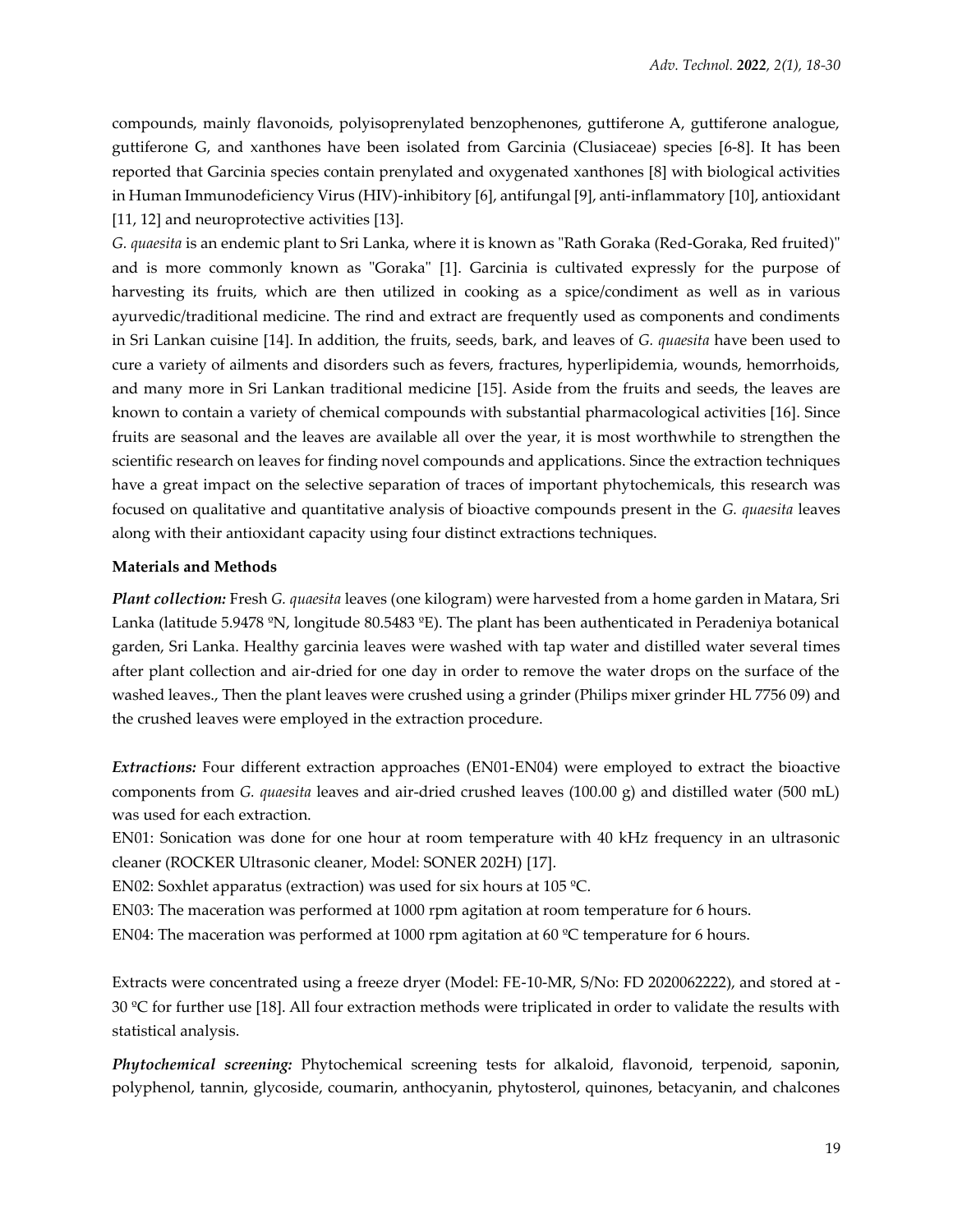were performed in triplicates using standard procedures as described in the literature [19-26].

*Alkaloids:* A 3.0 mL of concentrated plant extracts were placed in a test tube, and 1.0 mL of 1% HCl was added. The mixture was then gently boiled for 20 minutes, and then cooled, and filtered. The filtrates were then treated with Mayer's reagent, Wagner's reagent, and Dragendroff's reagent to confirm the presence of alkaloids [20-22, 24].

*Flavonoids (Shinoda test):* The concentrated plant extracts were mixed with magnesium ribbon fragments, and concentrated HCl was added dropwise. The appearance of orange, red, pink, or purple coloration indicated the presence of flavonoids. In addition, some other tests such as the lead acetate test, the alkaline reagent test, the NH4OH test, and the AlCl<sup>3</sup> test were also conducted for the confirmation of flavonoids [19, 22-24].

*Terpenoids (Salkowski's Tests):* About 2.0 mL of chloroform was added to the plant extracts (2.0 mL). Then 2.0 mL of concentrated sulfuric acid was carefully added gently shaken and allowed to stand for a while. A reddish-brown coloring of the interphase was generated indicating the presence of terpenoids. Similarly, the Liebermann-Burchardt test has also been used to determine terpene conformation [19, 21-23].

*Diterpene (Copper acetate Test):* The plant extracts of 0.05 g were dissolved in water and then treated with ten drops of copper acetate solution. The presence of diterpenes was indicated by the formation of the emerald-green color [24].

*Saponins:* The plant extracts were placed in a test tube and violently shaken with distilled water; the production of stable foam was noted to confirm the characteristics of saponins. In addition, the olive oil test was carried out to confirm the presence of saponins [20, 23, 24].

*Polyphenolics:* The extract (2.0 mL) was combined with 2.0 mL of a 2 % FeCl<sub>3</sub> solution, and the presence of polyphenolics/ tannins was identified by a blue-green or black color [20, 23, 24].

*Tannins (Lead Acetate Test):* When 2.0 mL of extract was mixed with a few drops of 1 % lead acetate, a reddish precipitate formed indicating the presence of tannins [25].

*Glycosides (Keller-kilani test):* In a test tube, 2.0 mL of the plant extracts were mixed with 2.0 mL of glacial acetic acid containing 2 drops of 2% FeCl<sub>3</sub>, followed by 2.0 mL of concentrated sulfuric acid was added. A brown ring at the interphase showed the presence of glycosides. Other established assays, such as the modified Borntrager's test and the Legal's test, were also employed to confirm the presence of glycosides [20, 22-24].

*Coumarin:* About 3.0 mL of 10% NaOH was added to the 2.0 mL of plant extracts, and the development of a yellow color showed the presence of coumarins [24, 25].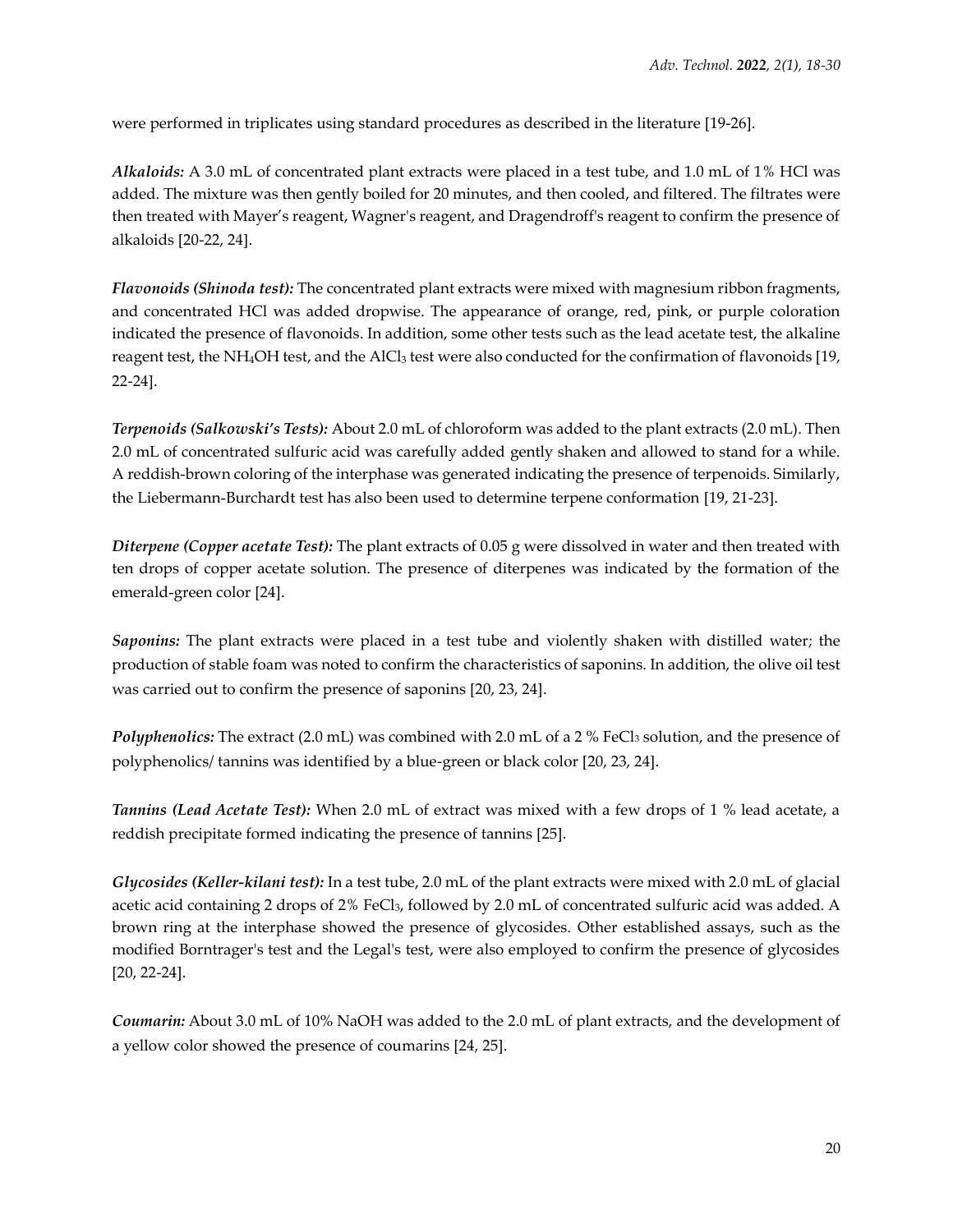*Anthocyanins:* 2.0 mL of concentrated plant extracts were treated with 2.0 mL of 2 M HCl and NH3, the development of pink-red to the blue-violet color indicated the existence of anthocyanin [24, 25].

*Phytosterols (Salkowski's test):* 2.0 mL of the concentrated plant extracts were treated with chloroform and filtered, and the filtrate was treated with a few drops of concentrated  $H<sub>2</sub>SO<sub>4</sub>$  and shaken. The development of golden color shows that the test was positive [24].

*Quinones:* 2.0 mL of the concentrated plant extracts were treated with 1.0 mL of concentrated H2SO4. The development of a reddish hue confirmed the presence of quinones [26].

*Betacyanin:* The concentrated plant extracts were treated with 1.0 mL of 2 M sodium hydroxide and heated for 5 minutes at 100 ºC. The formation of yellow color indicated the presence of Betacyanin [26].

*Chalcones:* About 2.0 mL of NH4OH was added to 2.0 mL of concentrated extract, and the appearance of the red color showed the presence of chalcones [24].

*Quantification of phytochemicals:* Aqueous extracts of *G. quaesita* leaves (0.10 g) were dissolved in 0.25 mL of DMSO and made up to 100.0 mL with methanol to achieve a 1000 ppm concentration, which was then utilized for spectrophotometric measurement of polyphenolics, tannins, flavonoids, terpenoids, alkaloids, and saponins.

*Total phenolic content (TPC) and total tannin content (TTC):* TPC and TTC were determined using a modified Folin-Ciocalteu (FC) technique [27, 28]. In summary, a 2.5 mL FC reagent was introduced to 0.5 mL of prepared sample extract and left to stand for 5 minutes. Then 2.0 mL of 7.5 % w/v Na2CO<sub>3</sub> solution was added and incubated for 30 minutes. The absorbance was measured at 765 nm. TPC in aqueous extracts was calculated using a gallic acid standard curve and represented in milligrams of gallic acid equivalents (mg GAE/g extract). TTC of aqueous extracts was calculated using a tannic acid standard curve and represented in tannic acid equivalents (mg TAE/g extract).

*Total flavonoid content (TFC):* TFC was quantified using a spectrophotometric method as described in the literature [29, 30]. In brief, the above-prepared extracts (1.0 ml) were treated with 0.5 mL of 2 % AlCl<sup>3</sup> solution and 0.5 mL of distilled water and left to stand for 10 minutes before measuring absorbance at 425 nm. TFC of aqueous extracts was calculated using a quercetin standard curve and represented in Quercetin equivalents (mg QE/g extract).

*Terpenoid content (TC):* The TC was determined using a significantly modified spectrophotometric technique [27]. In a short, 1.0 mL of 5 %, the aqueous phosphomolybdic acid solution was progressively added to 1.0 mL of sample extract, followed by 1.0 mL of the conc. H2SO4. The mixture was well mixed and allowed for 30 minutes before being diluted to 5.0 mL with MeOH. The absorbance was measured at 700 nm. To compute TC, a Linalool standard curve was employed, and TC of leaf extracts was expressed in Linalool equivalents (mg LE/g extract).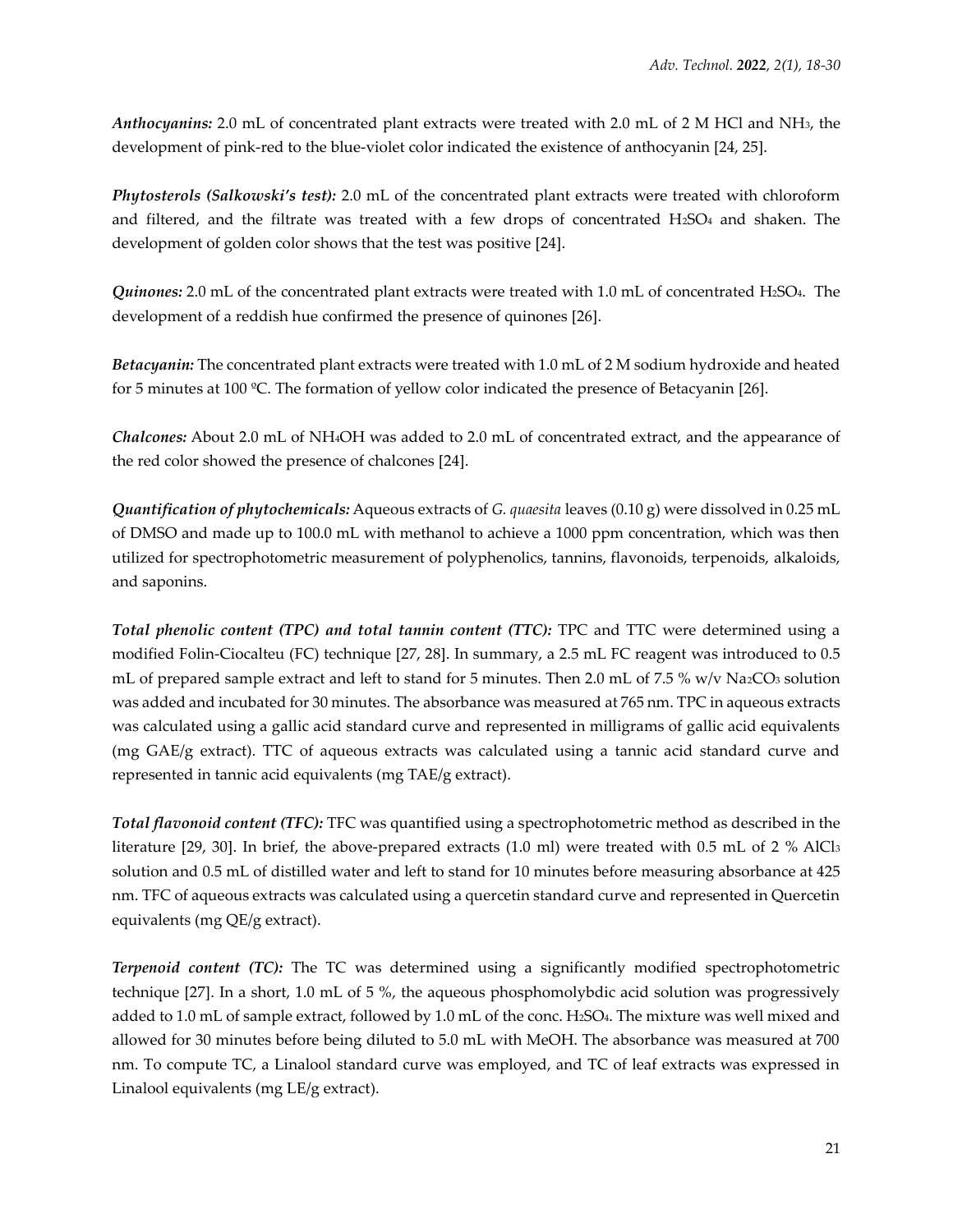*Saponin content (SC)***:** The SC was evaluated using the spectrophotometric approach described in [31, 32]. Simply, 8 % vanillin (1.0 mL) was treated with an equivalent amount of prepared sample extract before being placed in an ice-water bath, followed by 8.0 mL of 77 % H2SO4 (v/v) was added. Before placing the test tube in a 60 °C oven for 30 minutes, it was shaken. The solution was chilled in an ice-water bath for 10 minutes before being brought to RT for UV examination. At 540 nm, the absorbance was measured. Using a Saponin standard curve, the SC of aqueous extracts was expressed in Saponin equivalents (mg SE/g extract).

*Alkaloid content (AC)***:** The AC was determined using a spectrophotometric technique described in [33, 34]. A fraction of the plant leaf aqueous extract was dissolved in the 2 M HCl solution prior to filtration. A milliliter of this supernatant was rinsed with 10 mL of chloroform after being passed through a separatory funnel (3 times). The pH of this prepared sample was adjusted to neutral using 0.1 M NaOH. This solution was then mixed with newly prepared Bromocresol Green (BCG) solution (5.0 mL) and phosphate buffer solution (pH 4.7, 5.0 mL). After dynamically shaking the produced solution, the complex combination was re-extracted using CHCl<sup>3</sup> (1.0, 2.0, 3.0, and 4.0 mL). The extracted complex mixture was then transferred to a volumetric flask (10.0 mL) and diluted and adjusted with CHCl3. The complex's absorbance in CHCl<sup>3</sup> was measured at 470 nm on the spectra. Using an Atropine standard curve, the AC of aqueous extracts was quantified in Atropine equivalents (mg AE/g extract).

# *Antioxidant analysis:*

*Ferric reducing antioxidant power (FRAP) assay***:** The FRAP value of all aqueous extracts of *G. quaesita* leaves was measured using a standard method described in the literature [35-37]. A 100 μL sample solution was treated with 3.0 mL of newly prepared FRAP reagent [300 mM acetate buffer (pH-3.6): 10 mM TPTZ (in 40 mM HCl): 20 mM FeCl<sub>3</sub> in a 10:1:1 ratio]. After 30 minutes of incubation at 37 °C, the absorbance at 593 nm was measured. For calibration, a Trolox solution was utilized.

*DPPH radical scavenging assay***:** The free radical scavenging activity of aqueous extracts of *G. quaesita* leaves was evaluated using a standard operating approach described in the literature with small changes [38, 39]. A 0.06 mM DPPH solution in MeOH (3.9 mL) was thoroughly mixed with 100 μL of aqueous extracts at various concentrations. After 30 minutes in the dark (Incubation in the dark to minimize the radical's response to light), the absorbance at 517 nm was measured. The IC<sub>50</sub> value for free radical scavenging activity was calculated using a percentage of scavenging effect vs. concentration plot. As standards, ascorbic acid and Trolox were utilized.

*Statistical analysis:* To evaluate and compare the data, ANOVA, T-test (LSD) (LSD-Least Significant Difference), and non-parametric statistics (Cochran's Q test) were performed. The statistical analysis was carried out using SAS and R-studio. The data were reported as means and standard deviations.

# **Results and Discussion**

*Extraction:* Figure 1 illustrates the extraction yield of four different extraction techniques of aqueous extracts of *G. quaesita* leaves, which clearly indicates that each extraction technique has yielded different quantities. Interestingly, as shown in Figure 2, statistical analysis data of extraction yield of four different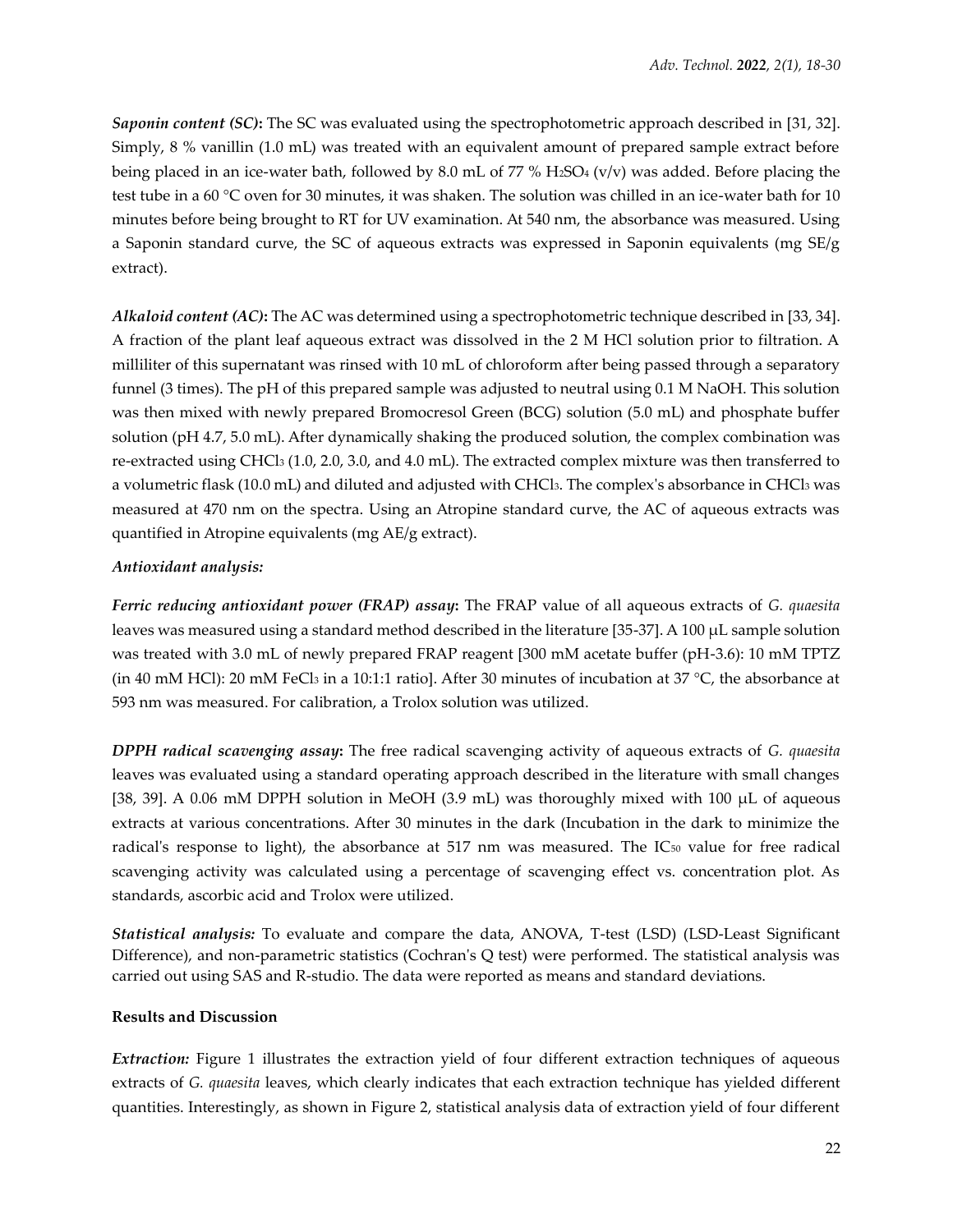extraction techniques also revealed that the four different extraction techniques yielded in different percentages at a 5 % significant level. The extraction technique EN02 yielded a higher percentage than the other methods. The second highest yield was observed in EN04 followed by EN03 and lastly EN01.



**Figure 1:** Comparison of extraction yield of four different extraction techniques *G. quaesita* leaves aqueous extracts



**Figure 2:** Statistical analysis data of comparison of extraction yield of four different extraction techniques of *G. quaesita* leaves aqueous extracts. (Alpha = 0.05, Block: 1: EN01, 2: EN02, 3: EN03, 4: EN04, Estimate: mean value, means covered by the same bar are not significantly different).

**Phytochemical screening:** It revealed the presence of highly important secondary metabolites, including alkaloids, glycosides, flavonoids, saponins, tannins, terpenoids, polyphenolics, coumarins, phytosterols, betacyanin, and quinones in all the aqueous extracts of garcinia leaves (Table-1). It was found that anthocyanins and chalcones were absent in all the aqueous extracts of garcinia leaves which are shown in Table 1. In the non-parametric analysis, Cochran's Q test was used to statistically determine the presence and absence of phytochemical availability in all plant extracts samples. The non-parametric analysis of Cochran's Q test demonstrated that these phytochemicals are present in all aqueous extracts of garcinia leaves.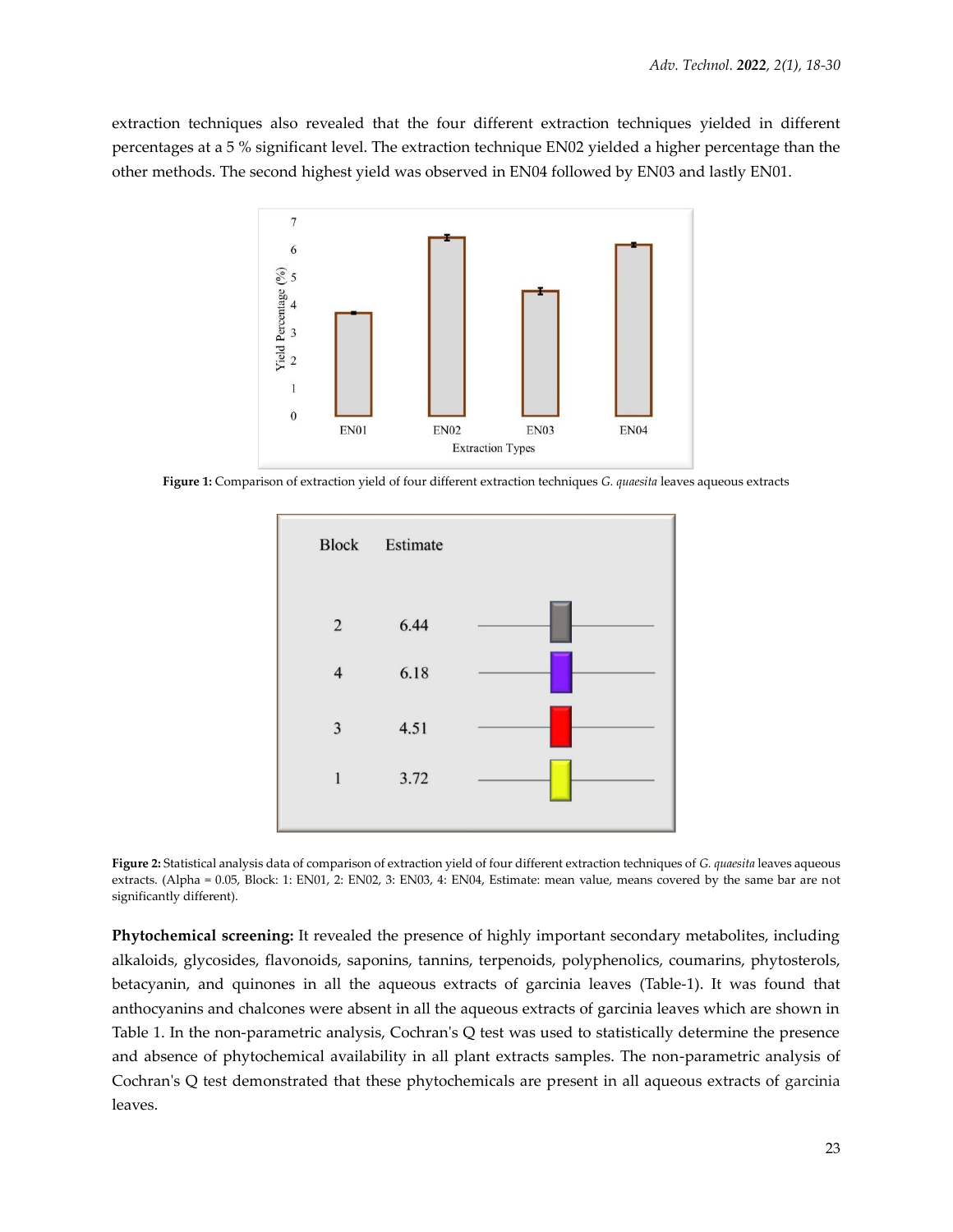| Phytochemicals | <b>Test method</b>                      | <b>EN01</b>    | <b>EN02</b>    | <b>EN03</b>    | <b>EN04</b>    |
|----------------|-----------------------------------------|----------------|----------------|----------------|----------------|
|                | 1). Mayer's Test                        | $\overline{P}$ | $\mathbf{P}$   | $\overline{P}$ | $\mathbf{P}$   |
| Alkaloids      | 2). Wagner's Test                       | $\mathbf{P}$   | $\mathbf{P}$   | $\mathbf{P}$   | $\mathbf{P}$   |
|                | 3). Dragendroff's Test                  | $\overline{P}$ | $\mathbf{P}$   | $\mathbf{P}$   | $\mathbf{P}$   |
|                | 1). Keller-kilani Test                  | $\mathbf P$    | ${\bf P}$      | ${\bf P}$      | ${\bf P}$      |
| Glycosides     | 2). Modified Borntrager's Test          | $\mathbf{A}$   | A              | $\mathbf{A}$   | $\mathbf{A}$   |
|                | 3). Legal's Test                        | $\mathbf P$    | ${\bf P}$      | $\mathbf P$    | $\mathbf P$    |
|                | 1). Alkaline reagent Test               | $\mathbf{P}$   | $\mathbf{P}$   | $\overline{P}$ | $\mathbf{P}$   |
| Flavonoids     | 2). Shinoda Test/ Mg turning Test       | $\mathbf P$    | ${\bf P}$      | $\mathbf{P}$   | ${\bf P}$      |
|                | 3). Lead acetate Test                   | $\mathbf P$    | $\mathbf P$    | $\mathbf P$    | $\mathbf P$    |
|                | 4). AlCl <sub>3</sub> Test              | $\mathbf{P}$   | $\mathbf{P}$   | $\overline{P}$ | $\mathbf{P}$   |
|                | 5). NH <sub>4</sub> OH Test             | $\mathbf{P}$   | ${\bf P}$      | $\overline{P}$ | $\mathbf{P}$   |
| Saponins       | 1). Froth Test                          | $\overline{P}$ | $\mathbf{P}$   | $\overline{P}$ | $\overline{P}$ |
|                | 2). Olive Oil Test                      | $\mathbf{P}$   | $\overline{P}$ | $\overline{P}$ | $\mathbf{P}$   |
| Tannins        | 1). Bramer's Test                       | $\mathbf P$    | ${\bf P}$      | ${\bf P}$      | ${\bf P}$      |
|                | 2). Lead Acetate Test                   | $\mathbf P$    | P              | $\mathbf{P}$   | $\mathbf P$    |
| Terpenoids     | 1). Salkowski's Test                    | $\mathbf P$    | ${\bf P}$      | ${\bf P}$      | ${\bf P}$      |
|                | 2). Liebermann- Burchardt Test          | $\mathbf{P}$   | $\mathbf{P}$   | $\mathbf{P}$   | $\overline{P}$ |
|                | 3). Copper acetate Test                 | $\mathbf P$    | ${\bf P}$      | $\mathbf P$    | $\mathbf P$    |
| Phenols        | 1). Ferric Chloride Test                | $\mathbf P$    | $\mathbf{P}$   | P              | $\mathbf P$    |
| Coumarins      | 1). UV light Test                       | A              | A              | A              | A              |
|                | 2). NaOH Test                           | $\mathbf{P}$   | $\mathbf{P}$   | $\overline{P}$ | ${\bf P}$      |
| Anthocyanins   | 1). HCl & NH3 Test                      | $\overline{A}$ | A              | $\mathsf{A}$   | $\overline{A}$ |
| Chalcones      | 1). NaOH Test                           | A              | $\mathsf{A}$   | A              | A              |
| Phytosterol    | 1). Salkowski's Test                    | $\mathbf P$    | ${\bf P}$      | ${\bf P}$      | ${\bf P}$      |
| Betacyanin     | 1). NaOH Test                           | $\mathbf P$    | $\mathbf P$    | $\mathbf P$    | ${\bf P}$      |
| Quinones       | 1). H <sub>2</sub> SO <sub>4</sub> Test | $\mathbf{P}$   | ${\bf P}$      | $\mathbf{P}$   | ${\bf P}$      |

Table 1: Phytochemicals qualitative analysis data after statistical analysis of all four different extracts from four different extraction approaches (A: Absent, P: Present).

# **Phytochemical quantitative analysis:**

**Table 2:** Phytochemical quantitative analysis of garcinia leaves' aqueous extracts. Values represent the mean ± standard deviation of

| triplicate sample. |                      |                 |                      |                  |                 |                   |  |  |  |
|--------------------|----------------------|-----------------|----------------------|------------------|-----------------|-------------------|--|--|--|
| Extraction         | <b>TPC</b>           | TFC             | <b>TTC</b>           | <b>TC</b>        | AC.             | <b>SC</b>         |  |  |  |
| type               | $(mg \text{ GAE/g})$ | (mg QE/g)       | $(mg \text{ TAE/g})$ | (mM TE/g)        | (mg AE/g)       | (mg SE/g)         |  |  |  |
| EN <sub>01</sub>   | $34.87 \pm 0.06$     | $2.22 + 0.01$   | $34.51 + 0.05$       | $02.63 \pm 0.01$ | $1.10 \pm 0.07$ | $101.21 \pm 0.72$ |  |  |  |
| EN02               | $49.33 \pm 0.06$     | $3.02 \pm 0.00$ | $48.83 \pm 0.06$     | $17.75 + 0.04$   | $0.72 \pm 0.02$ | $161.69 \pm 1.49$ |  |  |  |
| EN <sub>03</sub>   | $36.27 \pm 0.06$     | $2.16 \pm 0.01$ | $35.90 \pm 0.06$     | $14.06 \pm 0.02$ | $1.16 \pm 0.03$ | $221.21 \pm 0.72$ |  |  |  |
| EN04               | $60.73 \pm 0.06$     | $2.86 \pm 0.01$ | $60.12 \pm 0.06$     | $03.51 + 0.01$   | $0.76 \pm 0.01$ | $257.64 \pm 0.72$ |  |  |  |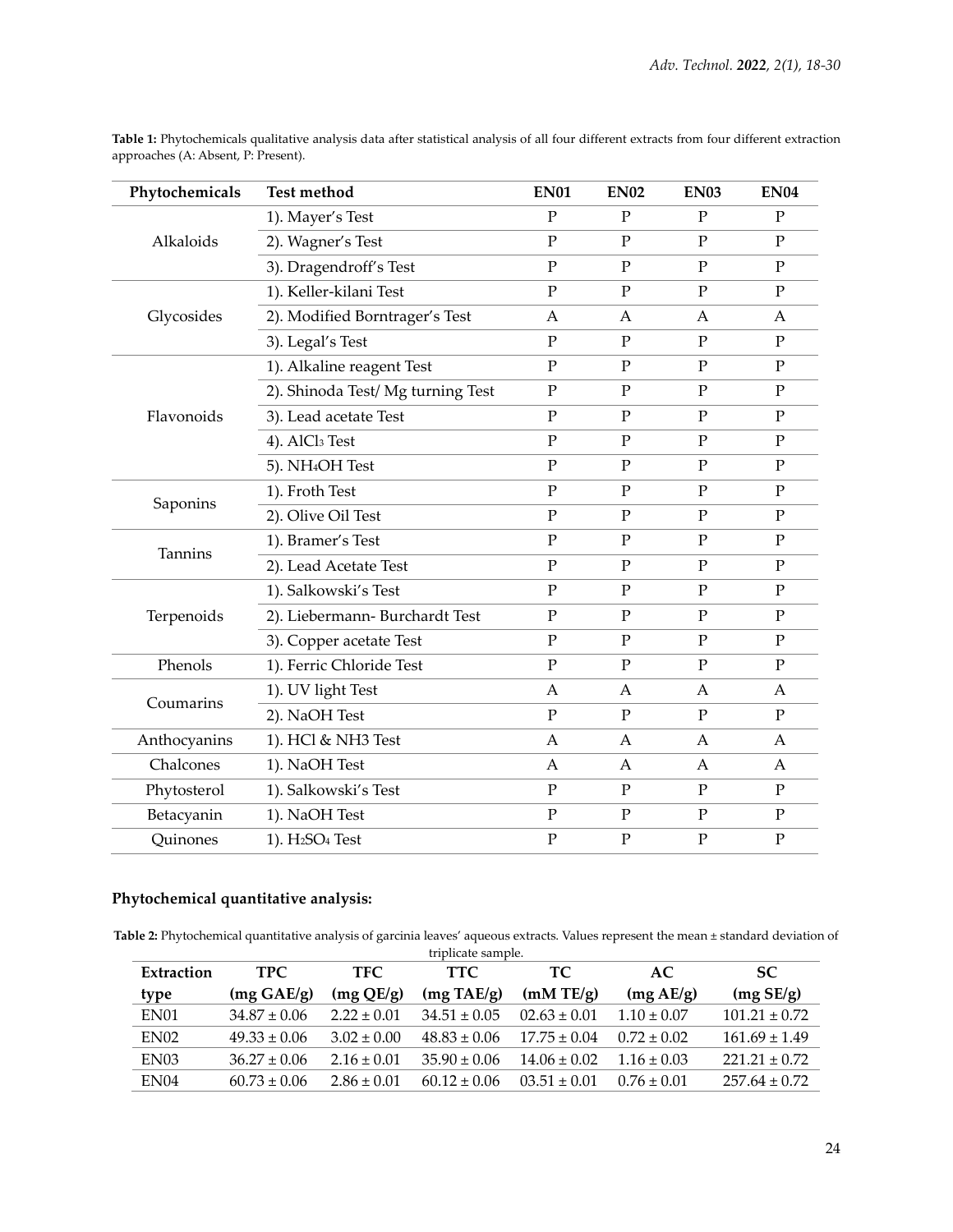Quantitative analysis of polyphenolics, flavonoids, tannins, terpenoids, alkaloids, and saponins revealed that all the aqueous extracts of garcinia contain varying amounts, as shown in Table 2. According to the results of quantification, especially polyphenolics, flavonoids, tannins, terpenoids, saponins, and alkaloids, the extraction technique EN04 is the most effective method to extract polyphenolics, tannins, and saponins in garcinia leaves than the other three methods used, since these three classes of phytochemicals were high in the method EN04 (60.73  $\pm$  0.06 mg GAE/g, 60.12  $\pm$  0.06 mg TAE/g, and 257.64  $\pm$  0.72 mg SE/g respectively). In contrast, those three classes of phytochemicals and terpenes content were also extracted in fewer quantities in the EN01. Interestingly, the Soxhlet extraction technique (EN02) showed as the best extraction method to extract flavonoids and terpenoids from garcinia leaves with water as the solvent due to the presence of a higher quantity of flavonoids and terpenoids  $(3.02 \pm 0.00 \text{ mg QE/g}$  and  $17.75 \pm 0.04 \text{ mM TE/g}$ respectively) whereas the lesser quantity of alkaloids (0.72  $\pm$  0.02 mg AE/g) was recorded in this method. Finally, the extraction method EN03 is the best technique to extract alkaloids from garcinia leaves as the quantity of alkaloid contents was high in the EN03 method  $(1.16 \pm 0.03 \text{ mg AE/g})$  than in other methods.

The T-test (LSD) indicated that all of the extraction techniques used in this study extracted significantly different amounts of polyphenolics, flavonoids, tannins, terpenoids, and saponins at a 5% significance level, whereas the extracted amounts of alkaloids from pairs of extraction techniques such as EN01 and EN03 and EN02 and EN04 are not significantly different at a 5% significance level, as shown in Figure 3. More precisely methods EN01 and EN03 are the best methods to extract alkaloids from garcinia leaves with water as a solvent and the most important both methods showed significantly no differences in quantity.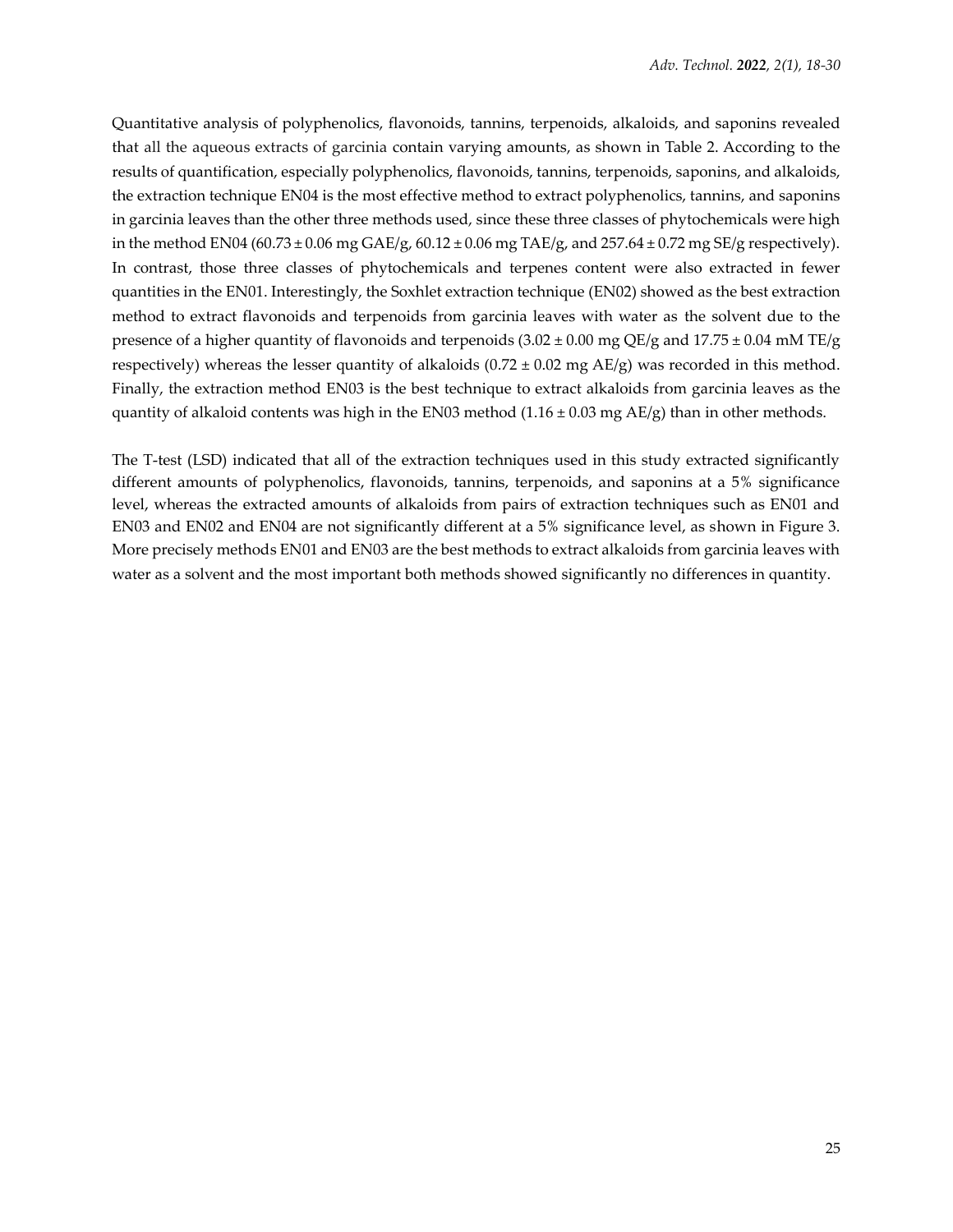

**Figure 3:** Statistical analysis data of comparison of phytochemicals quantification data of four different extraction techniques of *G. quaesita* leaves' aqueous extracts. (Alpha = 0.05, Block: 1: EN01, 2: EN02, 3: EN03, 4: EN04, Estimate: mean value, means covered by the same bar are not significantly different).

#### **Antioxidant analysis:**

Antioxidant analysis of four categories of garcinia leaves aqueous extracts using FRAP and DPPH assays revealed that the garcinia leaves exhibit antioxidant activity, which is shown in Figure 4 and Figure 5. Despite the fact that all four types of aqueous extracts exhibit antioxidant activity, the antioxidant capacity varies depending on the extraction technique. In precision, total antioxidant capacity by FRAP assay confirmed that extraction method EN04 (72.08  $\pm$  0.00 mg Trolox Eq/g) has a higher antioxidant capacity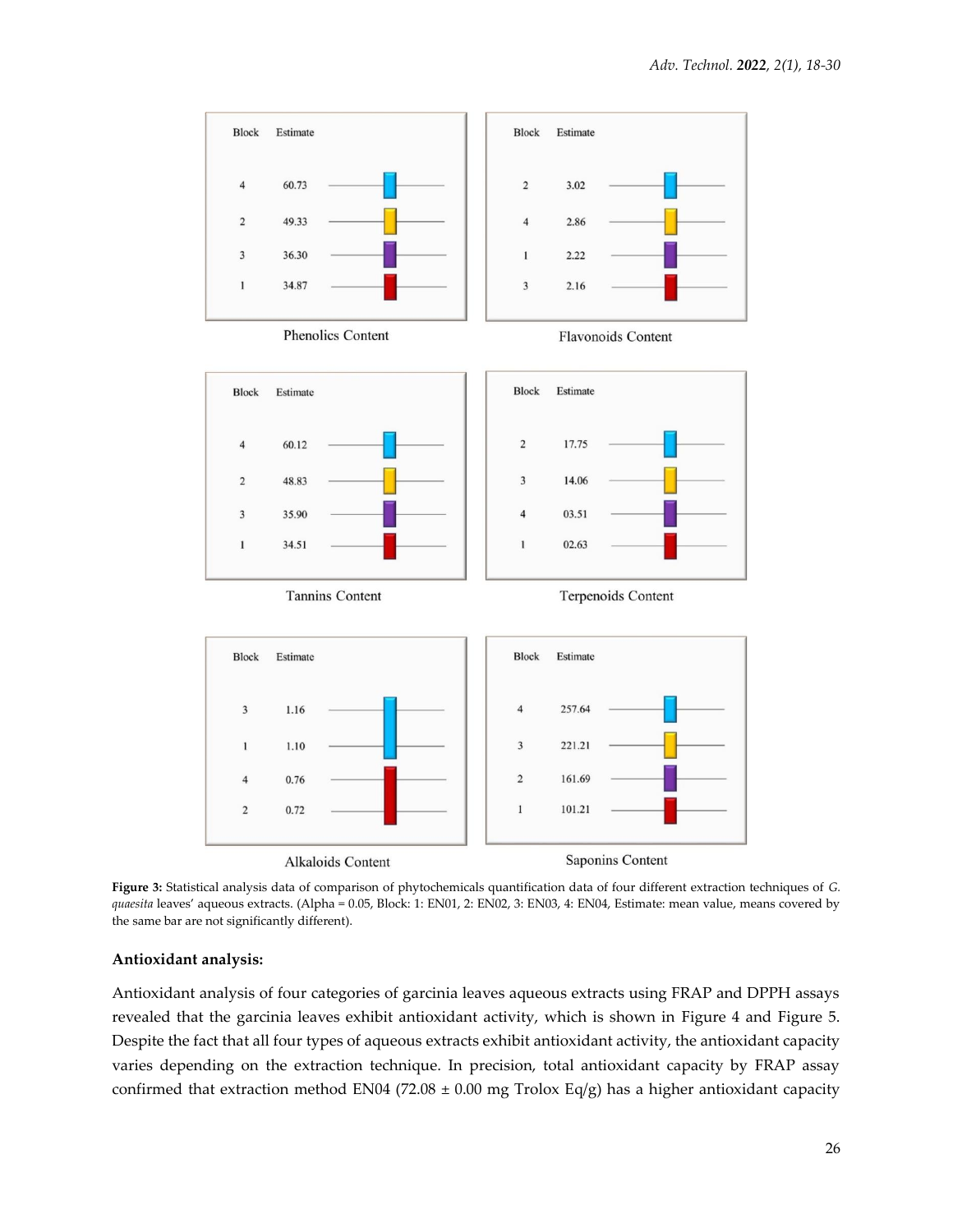than all the others. Most importantly, all four techniques have significant differences at the 5% level, which is shown in Figure 6. The DPPH radical scavenging effect investigation showed that extraction technique EN03 (10.49 0.12 mg/ml) has relatively high scavenging activity than the other three approaches, but statistical analysis demonstrated that extraction techniques EN01, EN02, and EN04 had the same scavenging capacity at the 5 % significant level as shown in Figure 6, whereas the IC<sub>50</sub> value of standards such as ascorbic acid and Trolox have revealed that  $0.11 \pm 0.00$  and  $0.10 \pm 0.00$  mg/ml respectively.



**Figure 4:** Comparison of total antioxidant capacity (FRAP value) of four different extraction techniques *G. quaesita* leaves aqueous extracts.



**Figure 5:** Comparison of radical scavenging capacity (DPPH IC<sup>50</sup> value) of four different extraction techniques *G. quaesita* leaves aqueous extracts.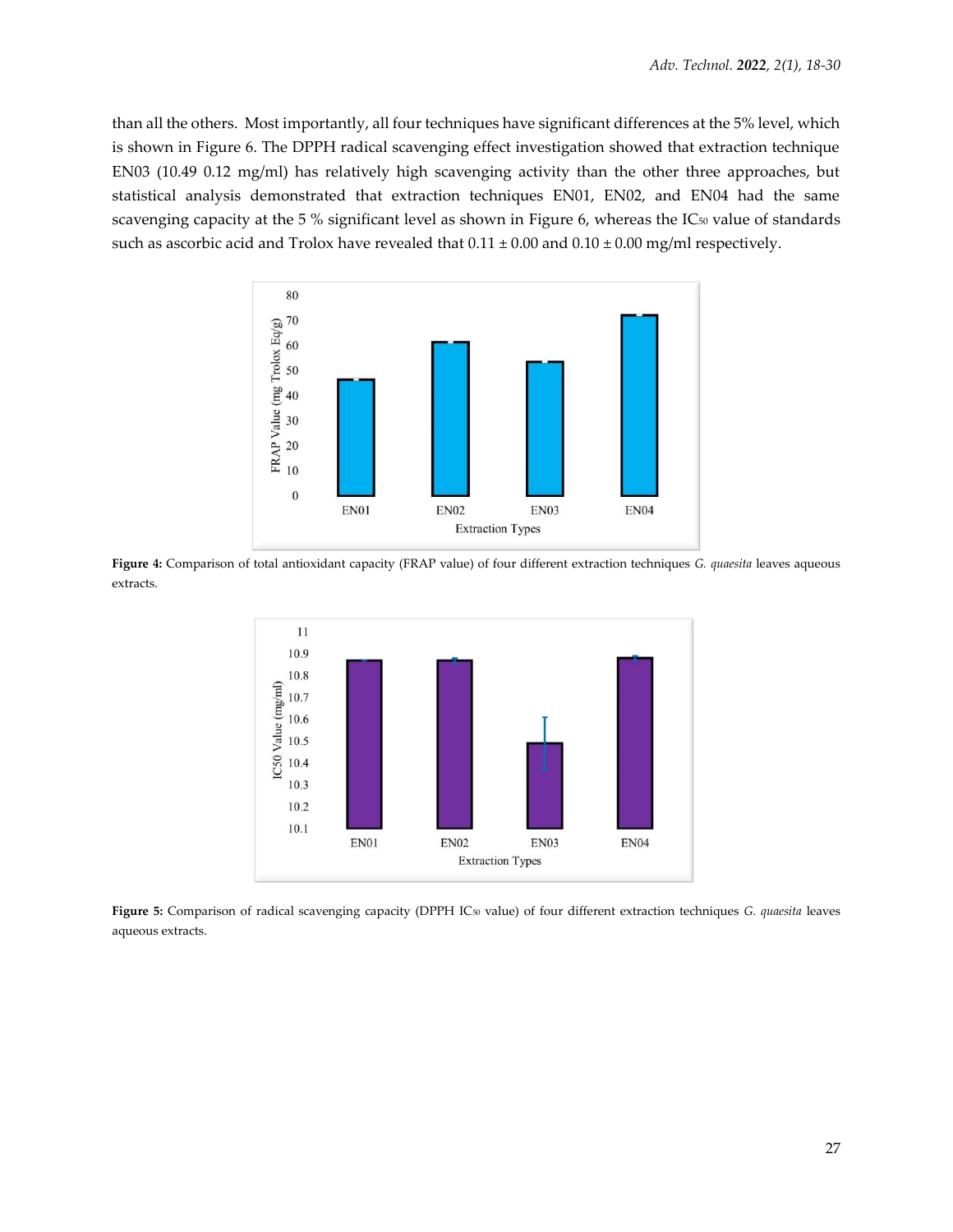

**Figure 6:** Statistical analysis data of comparison of antioxidant analysis data of four different extraction techniques of *G. quaesita* leaves' aqueous extracts. (Alpha = 0.05, Block: 1: EN01, 2: EN02, 3: EN03, 4: EN04, Estimate: mean value, means covered by the same bar are not significantly different).

#### **Conclusion**

Based on this study, it can be concluded that the extraction technique EN04 is a well suitable method to extract polyphenolics, tannins, and saponins, and also it is a good method to extract antioxidants from the leaves of *G. quaesita*. The extraction technique EN02 is well matched for extracting flavonoids and terpenoids whereas the extraction technique; EN03 is a recommended extraction technique for the extraction of alkaloids. This is the first study to compare extraction methods employing phytochemical analysis and the antioxidant potential of *G. quaesita* leaves. Finally, as the selection of extraction techniques is the most crucial step in the isolation of natural compounds, the finding of this study will be immensely useful for further research in the field.

#### **Conflicts of Interest**

The authors declare that there is no conflict of interest. The authors alone are responsible for the accuracy and integrity of the paper content.

#### **Acknowledgment**

The authors would like to express their gratitude to the AHEAD/RA3/DOR/RUH/SCI/CHE-No-05 grant for the financial assistance and the Department of Chemistry, Faculty of Science, University of Ruhuna, Sri Lanka, for providing the necessary laboratory facilities.

# **References**

[1] W. Nimanthika, H. Kaththriarachchi, Systematics of genus *Garcinia* L.(Clusiaceae) in Sri Lanka: new insights from vegetative morphology, Journal of the National Science Foundation of Sri Lanka. 2010, 38(1), 29-44.

[2] A. Panthong, P. Norkaew, D. Kanjanapothi, T. Taesotikul, N. Anantachoke, V. Reutrakul, Anti-inflammatory, analgesic and antipyretic activities of the extract of gamboge from *Garcinia hanburyi* Hook f, Journal of Ethnopharmacology. 2007, 111(2), 335-340.

[3] F.V. Santa-Cecília, F.C. Vilela, C.Q. da Rocha, D.F. Dias, G.P. Cavalcante, L.A. Freitas, M.H. dos Santos, A. Giusti-Paiva, Anti-inflammatory and antinociceptive effects of *Garcinia brasiliensis*, Journal of Ethnopharmacology. 2011, 133(2), 467-473.

[4] F.T. Martins, A.C. Doriguetto, T.C. de Souza, K.R. de Souza, M.H. Dos Santos, M.E. Moreira, L.C. Barbosa,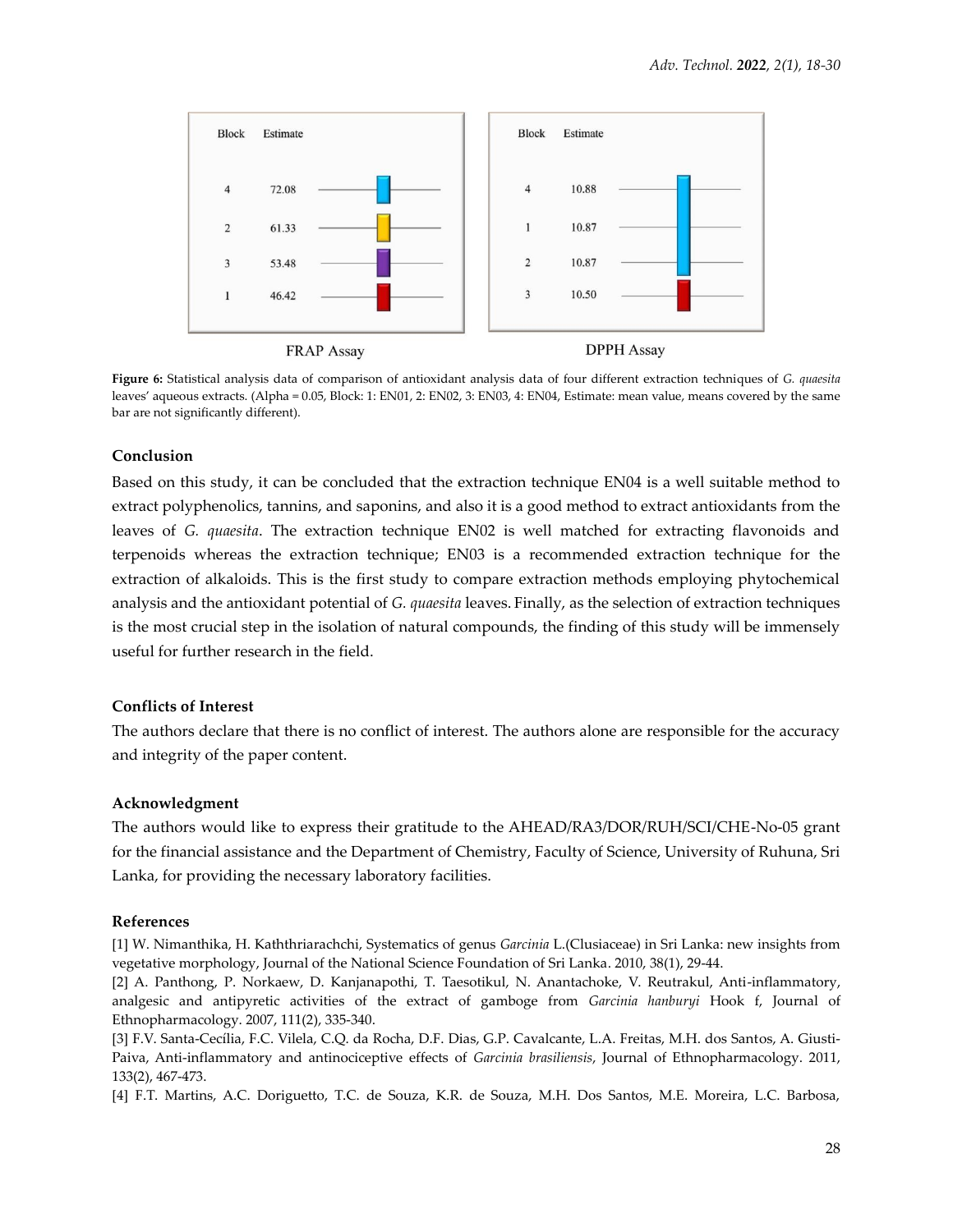Composition, and anti-inflammatory and antioxidant activities of the volatile oil from the fruit peel of *Garcinia brasiliensis*, Chemistry and Biodiversity. 2008, 5(2), 251-258.

[5] I. Pereira, M. Marques, A. Pavan, B. Codonho, C. Barbiéri, L. Beijo, A. Doriguetto, E. D'martín, M. Dos Santos, Leishmanicidal activity of benzophenones and extracts from *Garcinia brasiliensis* Mart. fruits, Phytomedicine. 2010, 17(5), 339-345.

[6] K.R. Gustafson, J.W. Blunt, M.H. Munro, R.W. Fuller, T.C. McKee, J.H. Cardellina II, J.B. McMahon, G.M. Cragg, M.R.J.T. Boyd, The guttiferones, HIV-inhibitory benzophenones from *Symphonia globulifera*, *Garcinia livingstonei*, *Garcinia ovalifolia,* and *Clusia rosea*. 1992, 48(46), 10093-10102.

[7] R.B. Williams, J. Hoch, T.E. Glass, R. Evans, J.S. Miller, J.H. Wisse, D.G. Kingston, A novel cytotoxic guttiferone analogue from *Garcinia macrophylla* from the Suriname rainforest, Planta Medica. 2003, 69(09), 864-866.

[8] J. Cui, W. Hu, Z. Cai, Y. Liu, S. Li, W. Tao, H. Xiang, New medicinal properties of mangostins: analgesic activity and pharmacological characterization of active ingredients from the fruit hull of *Garcinia mangostana* L, Pharmacology Biochemistry and Behavior. 2010, 95(2), 166-172.

[9] I. Sordat-Diserens, C. Rogers, B. Sordat, K. Hostettmann, Prenylated xanthones from *Garcinia livingstonei*, Phytochemistry. 1992, 31(1), 313-316.

[10] S.A. Khanum, S. Shashikanth, A. Deepak, Synthesis and anti-inflammatory activity of benzophenone analogues, Bioorganic Chemistry. 2004, 32(4), 211-222.

[11] J. Merza, M.-C. Aumond, D. Rondeau, V. Dumontet, A.-M. Le Ray, D. Séraphin, P. Richomme, Prenylated xanthones and tocotrienols from *Garcinia virgata*, Phytochemistry. 2004, 65(21), 2915-2920.

[12] A.-E. Hay, M.-C. Aumond, S. Mallet, V. Dumontet, M. Litaudon, D. Rondeau, P. Richomme, Antioxidant xanthones from *Garcinia vieillardii*, Journal of Natural Products. 2004, 67(4), 707-709.

[13] R. Mundugaru, S.K.K. Narayana, S.R. Ballal, J. Thomas, R. Rajakrishnan, Neuroprotective Activity of *Garcinia pedunculata* Roxb. ex Buch.-Ham. Fruit Extract Against Aluminium Chloride Induced Neurotoxicity in Mice, Indian J. Pharm. Educ. Res. 2016, 50, 435-441.

[14] A. Farzana, R. Bandara, P. Aluwihare, J. Eeswara, In vitro regeneration of shoots from *Garcinia quaesita* leaf explants, Journal of the National Science Foundation of Sri Lanka. 2010, 38(3).

[15] B.L.S.d. Espirito Santo, L.F. Santana, W.H. Kato Junior, F.d.O. de Araújo, D. Bogo, K.d.C. Freitas, R.d.C.A. Guimarães, P.A. Hiane, A. Pott, W.F.d.O. Filiú, Medicinal potential of garcinia species and their compounds, Molecules. 2020, 25(19), 4513.

[16] S. Kokilananthan, V.P. Bulugahapitiya, C.S. Gangabadage, H. Manawadu, Comparative accounts on proximate and phytochemical compositions and antioxidant properties of *Garcinia quaesita* and *Garcinia zeylanica*, International Journal of Minor Fruits, Medicinal and Aromatic Plants. 2021, 7(2), 59-67.

[17] K.H. Musa, A. Abdullah, K. Jusoh, V. Subramaniam, Antioxidant activity of pink-flesh guava (*Psidium guajava* L.): effect of extraction techniques and solvents, Food Analytical Methods. 2011, 4(1), 100-107.

[18] A.G. Mtewa, S. Deyno, F.M. Kasali, A. Annu, D.C. Sesaazi, General extraction, isolation and characterization techniques in drug discovery: A review, Int. J. Sci. Basic Appl. Res. 2018, 38(1), 10-24.

[19] A. Wadood, M. Ghufran, S.B. Jamal, M. Naeem, A. Khan, R. Ghaffar, Phytochemical analysis of medicinal plants occurring in local area of Mardan, Biochem Anal Biochem. 2013, 2(4), 1-4.

[20] K.S. Banu, L. Cathrine, General techniques involved in phytochemical analysis, International Journal of Advanced Research in Chemical Science. 2015, 2(4), 25-32.

[21] V. Gayathri, D. Kiruba, Preliminary phytochemical analysis of leaf powder extracts of *Psidium guajava* L, International Journal of Pharmacognosy and Phytochemical Research. 2014, 6(2), 332-334.

[22] V. Arya, N. Thakur, C. Kashyap, Preliminary phytochemical analysis of the extracts of Psidium leaves, Journal of Pharmacognosy and Phytochemistry. 2012, 1(1), 1-5.

[23] B. Biswas, K. Rogers, F. McLaughlin, D. Daniels, A. Yadav, Antimicrobial activities of leaf extracts of guava (*Psidium guajava* L.) on two gram-negative and gram-positive bacteria, International Journal of Microbiology. 2013 (2013).

[24] R. Sawant, A. Godghate, Qualitative phytochemical screening of rhizomes of *Curcuma longa* Linn, International Journal of Science, Environment and Technology. 2013, 2(4), 634-641.

[25] N. Savithramma, M.L. Rao, D. Suhrulatha, Screening of medicinal plants for secondary metabolites, Middle-East Journal of Scientific Research. 2011, 8(3), 579-584.

[26] K.D. Rajesh, S. Vasantha, N. Rajesh, A. Panneerselvam, Qualitative and quantitative phytochemical analysis in four pteridophytes, International Journal of Pharmaceutical Sciences Review and Research. 2014, 27(2), 408-412.

[27] F. Ekwueme, O. Nwodo, P. Joshua, C. Nkwocha, P. Eluka, Qualitative and quantitative phytochemical screening